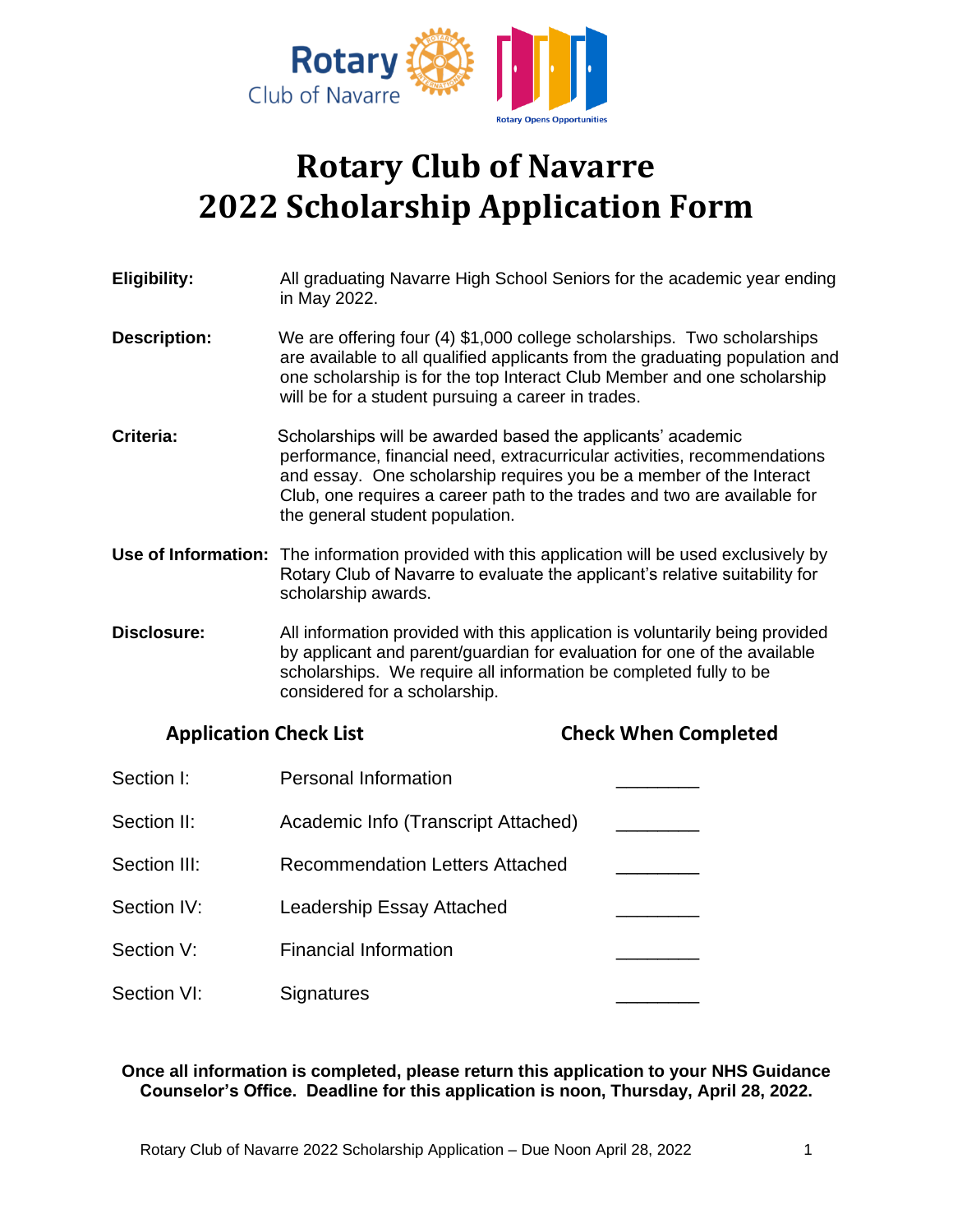

## **Section I – Personal Information**

| Applicant Name:                                                                                     | (Last)                                                                        |                                          | (First) |                                     |                                               | (Middle) |
|-----------------------------------------------------------------------------------------------------|-------------------------------------------------------------------------------|------------------------------------------|---------|-------------------------------------|-----------------------------------------------|----------|
|                                                                                                     |                                                                               |                                          |         |                                     |                                               |          |
|                                                                                                     |                                                                               |                                          | (State) |                                     | (Zipcode)                                     |          |
| Date of Birth:                                                                                      | (Month/Day/Year)                                                              |                                          |         | Place of Birth: $\frac{C(t)}{C(t)}$ |                                               |          |
|                                                                                                     |                                                                               |                                          |         |                                     | (State)                                       |          |
| Telephone Number: ______________                                                                    |                                                                               |                                          |         |                                     |                                               |          |
|                                                                                                     |                                                                               |                                          |         |                                     |                                               |          |
|                                                                                                     |                                                                               |                                          |         |                                     |                                               |          |
|                                                                                                     |                                                                               |                                          |         |                                     |                                               |          |
|                                                                                                     |                                                                               |                                          |         |                                     |                                               |          |
|                                                                                                     |                                                                               |                                          |         |                                     |                                               |          |
|                                                                                                     |                                                                               |                                          |         |                                     |                                               |          |
|                                                                                                     |                                                                               |                                          |         |                                     |                                               |          |
| Number of Siblings: <u>compare and the Number</u>                                                   |                                                                               | Sibling's Ages:                          |         |                                     | <u> 1980 - Andrea Andrew Maria (h. 1980).</u> |          |
| Other immediate family members in college presently: ___________________________                    |                                                                               |                                          |         |                                     |                                               |          |
|                                                                                                     |                                                                               |                                          |         |                                     |                                               |          |
|                                                                                                     |                                                                               | <b>Section II - Academic Information</b> |         |                                     |                                               |          |
|                                                                                                     |                                                                               |                                          |         |                                     |                                               |          |
|                                                                                                     |                                                                               |                                          |         |                                     |                                               |          |
|                                                                                                     |                                                                               |                                          |         |                                     |                                               |          |
|                                                                                                     |                                                                               |                                          |         |                                     |                                               |          |
|                                                                                                     |                                                                               |                                          |         |                                     |                                               |          |
|                                                                                                     |                                                                               |                                          |         |                                     |                                               |          |
|                                                                                                     |                                                                               |                                          |         |                                     |                                               |          |
| What is your anticipated college start date? ___________________________________                    |                                                                               |                                          |         |                                     |                                               |          |
|                                                                                                     |                                                                               |                                          |         |                                     |                                               |          |
|                                                                                                     |                                                                               |                                          |         |                                     |                                               |          |
|                                                                                                     |                                                                               |                                          |         |                                     |                                               |          |
| Are you planning for a career in the trades (hvac, plumbing, auto repair, etc)? ___________________ |                                                                               |                                          |         |                                     |                                               |          |
|                                                                                                     |                                                                               |                                          |         |                                     |                                               |          |
|                                                                                                     | Rotary Club of Navarre 2022 Scholarship Application - Due Noon April 28, 2022 |                                          |         |                                     |                                               | 2        |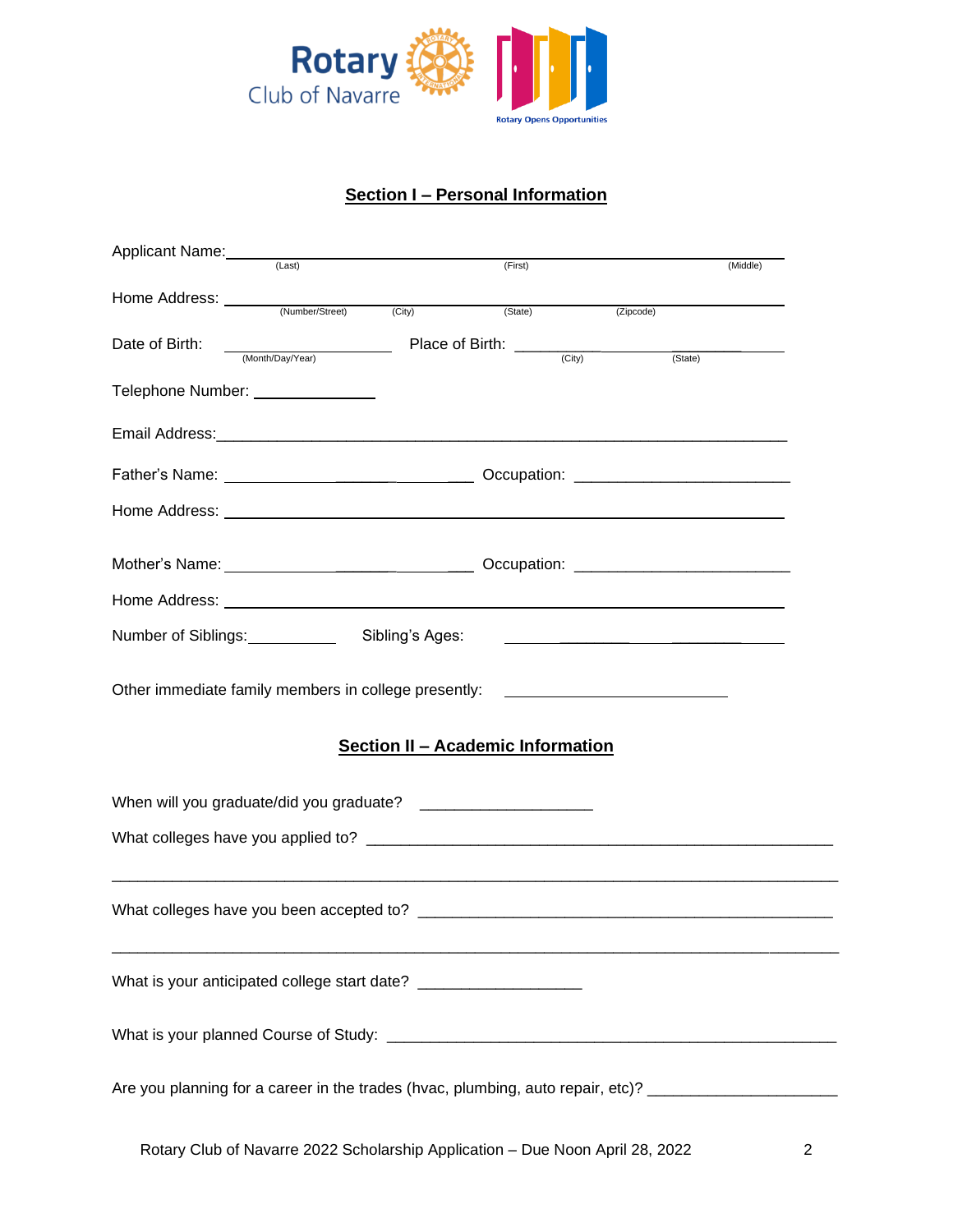

| GPA:                    | <b>Class Standing:</b>                   | Numerical ranking/Total Number of Students                                  |
|-------------------------|------------------------------------------|-----------------------------------------------------------------------------|
|                         |                                          | Please include a copy of your high school transcript with this application. |
|                         | <b>Academic Honors</b>                   |                                                                             |
| Honors/Achievements     |                                          | <b>Inclusive Dates</b>                                                      |
|                         |                                          |                                                                             |
|                         |                                          |                                                                             |
|                         |                                          |                                                                             |
|                         |                                          |                                                                             |
|                         |                                          |                                                                             |
|                         |                                          |                                                                             |
|                         | <b>Extracurricular Activities/Honors</b> |                                                                             |
| Activities/Achievements |                                          | <b>Inclusive Dates</b>                                                      |
|                         |                                          |                                                                             |
|                         |                                          |                                                                             |
|                         |                                          |                                                                             |
|                         |                                          |                                                                             |
|                         |                                          |                                                                             |
|                         |                                          |                                                                             |

**Have you been a member of the Navarre High School Interact Club this school year?** \_\_\_\_\_\_\_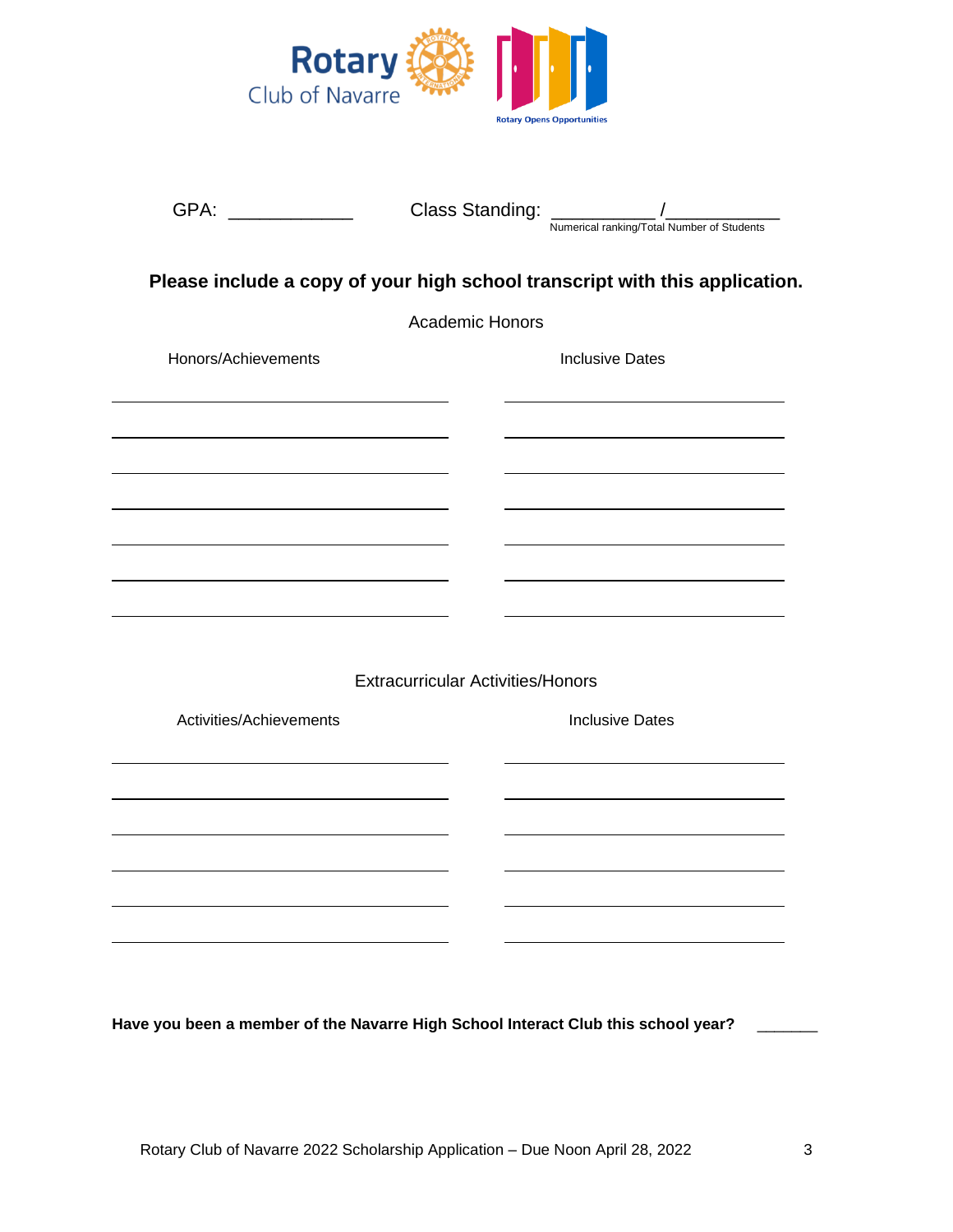

| <b>Employment Experience</b> |  |  |
|------------------------------|--|--|
|                              |  |  |

| Employer:                                            | Nature of Work: | Inclusive Dates: |  |  |
|------------------------------------------------------|-----------------|------------------|--|--|
|                                                      |                 |                  |  |  |
|                                                      |                 |                  |  |  |
|                                                      |                 |                  |  |  |
|                                                      |                 |                  |  |  |
|                                                      |                 |                  |  |  |
| Achievement/Participation Not Previously Recognized: |                 |                  |  |  |
| Activity                                             | Description     | Inclusive Dates: |  |  |
|                                                      |                 |                  |  |  |
|                                                      |                 |                  |  |  |
|                                                      |                 |                  |  |  |

### **Section IV – Recommendation Letters**

Please include two letters of recommendations with this application. One letter must be from a teacher, coach or school official who has provided mentorship or support to you during high school years and the second letter from a non-family member who has known you at least 5 years. The letters should speak to your character and leadership qualities.

#### **Section V – Leadership Essay**

On a separate piece of paper, please provide an essay of 100 words or less that demonstrates how you have provided exceptional leadership and service to your community.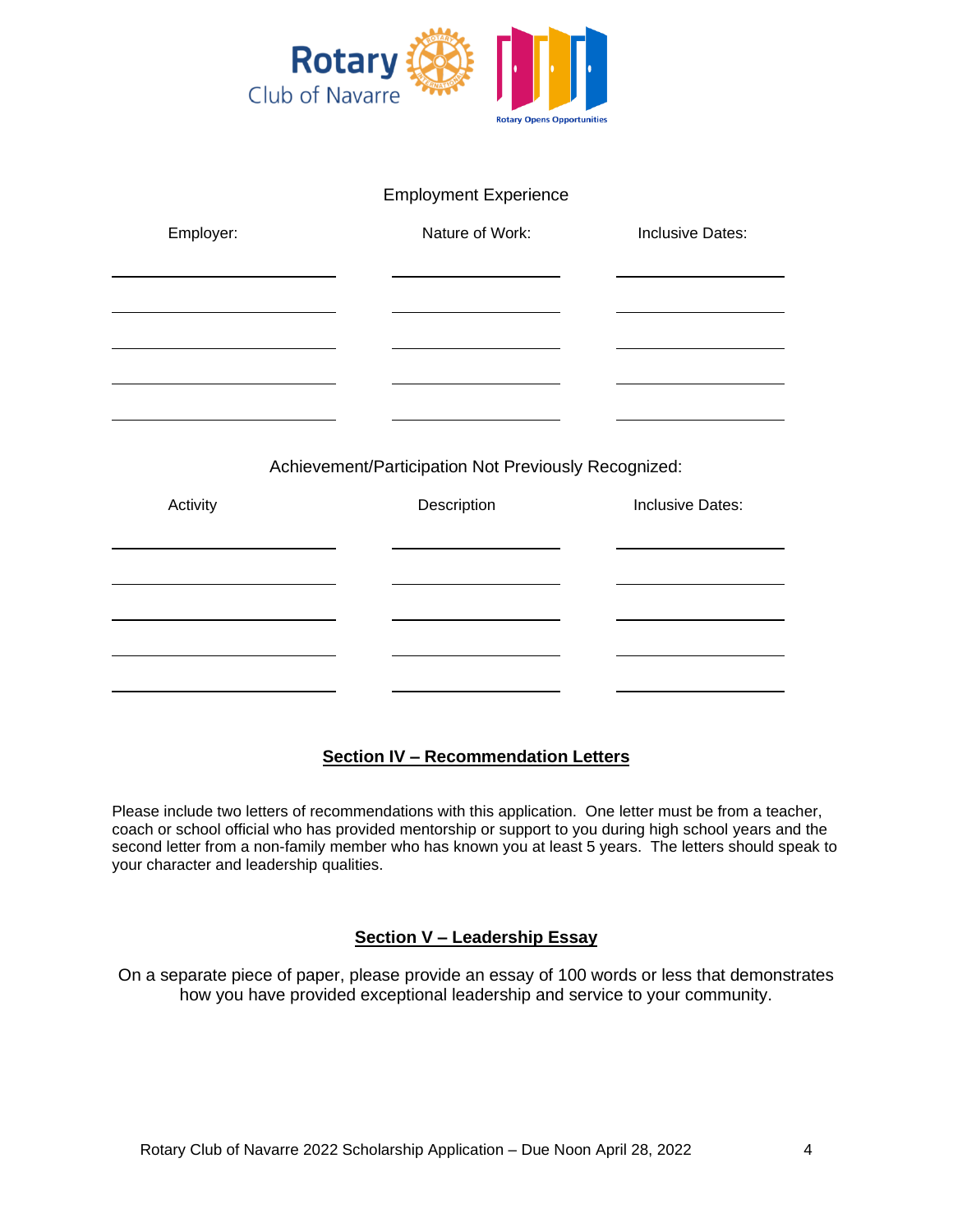

### **Section VI – Financial Information**

Have you applied for Federal Student Financial Aid? \_\_\_\_\_\_\_\_\_\_\_\_\_\_\_

In addition to this scholarship, what other scholarships, grants, and/or other financial aid have you applied for?

Have you received notification of award of any other financial aid/scholarships, and if so, from whom/amount of award?

| Awarded by: | \$ Amount |
|-------------|-----------|
| Awarded by: | \$ Amount |
| Awarded by: | \$ Amount |

Circle the range of income most approximating your total family household income. Please include all parental income/student income contributions:

|  | \$0-\$40,000 | \$40,001-\$80,000 | \$80,001-\$125,000 | \$125,001 & Up |
|--|--------------|-------------------|--------------------|----------------|
|--|--------------|-------------------|--------------------|----------------|

Please briefly describe how you intend to fund your education: